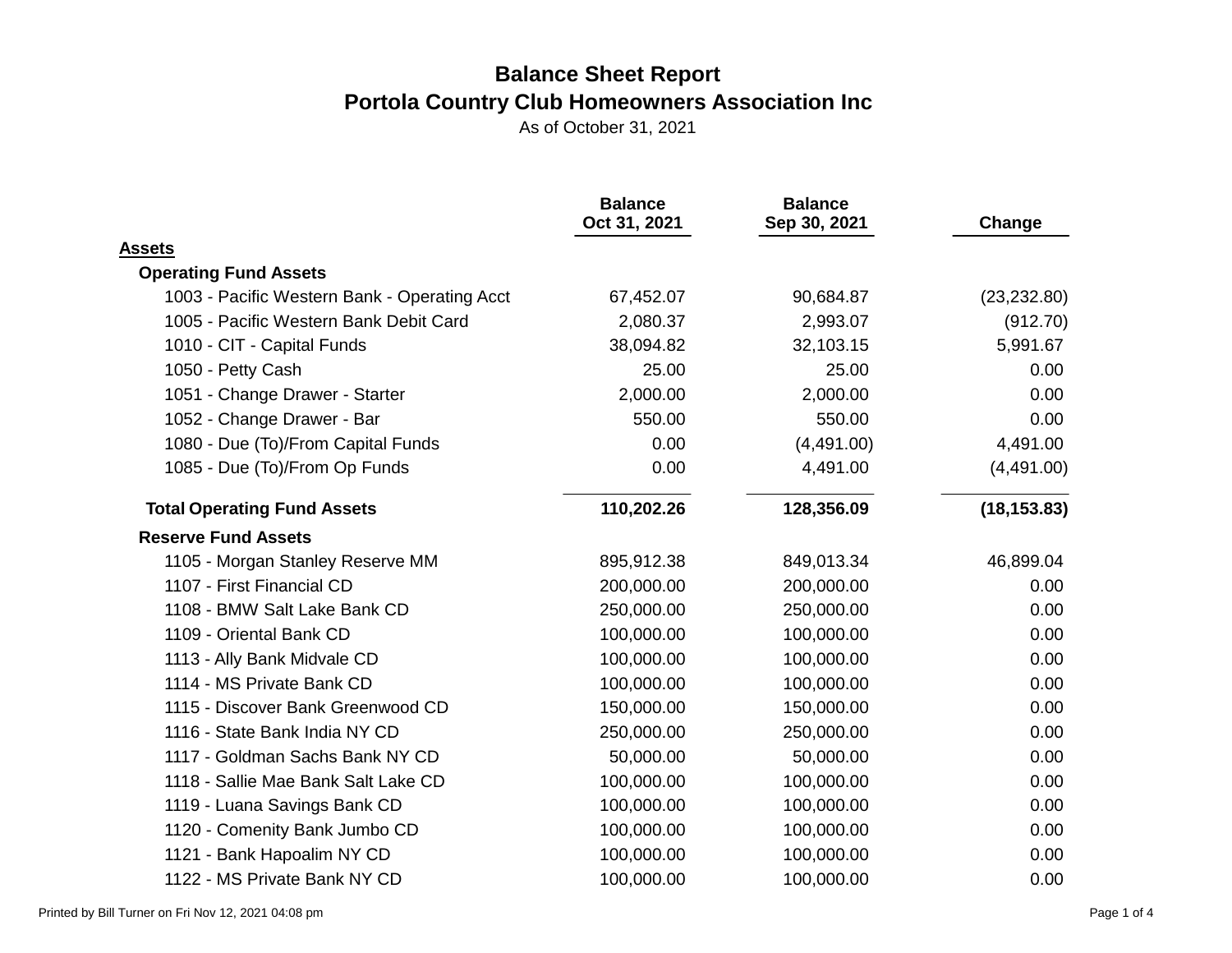|                                        | <b>Balance</b><br>Oct 31, 2021 | <b>Balance</b><br>Sep 30, 2021 | Change      |
|----------------------------------------|--------------------------------|--------------------------------|-------------|
| Assets                                 |                                |                                |             |
| <b>Reserve Fund Assets</b>             |                                |                                |             |
| 1123 - MS Private Bk NY CD             | 100,000.00                     | 100,000.00                     | 0.00        |
| 1124 - Texas Exchange CD               | 150,000.00                     | 150,000.00                     | 0.00        |
| <b>Total Reserve Fund Assets</b>       | 2,845,912.38                   | 2,799,013.34                   | 46,899.04   |
| <b>Account Receivables</b>             |                                |                                |             |
| 1280 - Accounts Receivable             | 112,576.05                     | 101,955.95                     | 10,620.10   |
| 1290 - Allowance for Doubtful Accounts | (61, 364.16)                   | (59, 280.83)                   | (2,083.33)  |
| <b>Total Account Receivables</b>       | 51,211.89                      | 42,675.12                      | 8,536.77    |
| <b>Prepaid Expenses</b>                |                                |                                |             |
| 1300 - Prepaid Insurance               | 26,509.37                      | 30,927.59                      | (4, 418.22) |
| 1310 - Prepaid Taxes                   | 9,353.70                       | 9,353.70                       | 0.00        |
| 1690 - Clearing Account                | 0.00                           | 50.00                          | (50.00)     |
| <b>Total Prepaid Expenses</b>          | 35,863.07                      | 40,331.29                      | (4,468.22)  |
| <b>Other Current Assets</b>            |                                |                                |             |
| 1315 - Bar Inventory                   | 2,659.09                       | 1,861.07                       | 798.02      |
| <b>Total Other Current Assets</b>      | 2,659.09                       | 1,861.07                       | 798.02      |
| <b>Fixed Assets</b>                    |                                |                                |             |
| 1515 - Vacant Land - Wash              | 20,000.00                      | 20,000.00                      | 0.00        |
| <b>Total Fixed Assets</b>              | 20,000.00                      | 20,000.00                      | 0.00        |
| <b>Total Assets</b>                    | 3,065,848.69                   | 3,032,236.91                   | 33,611.78   |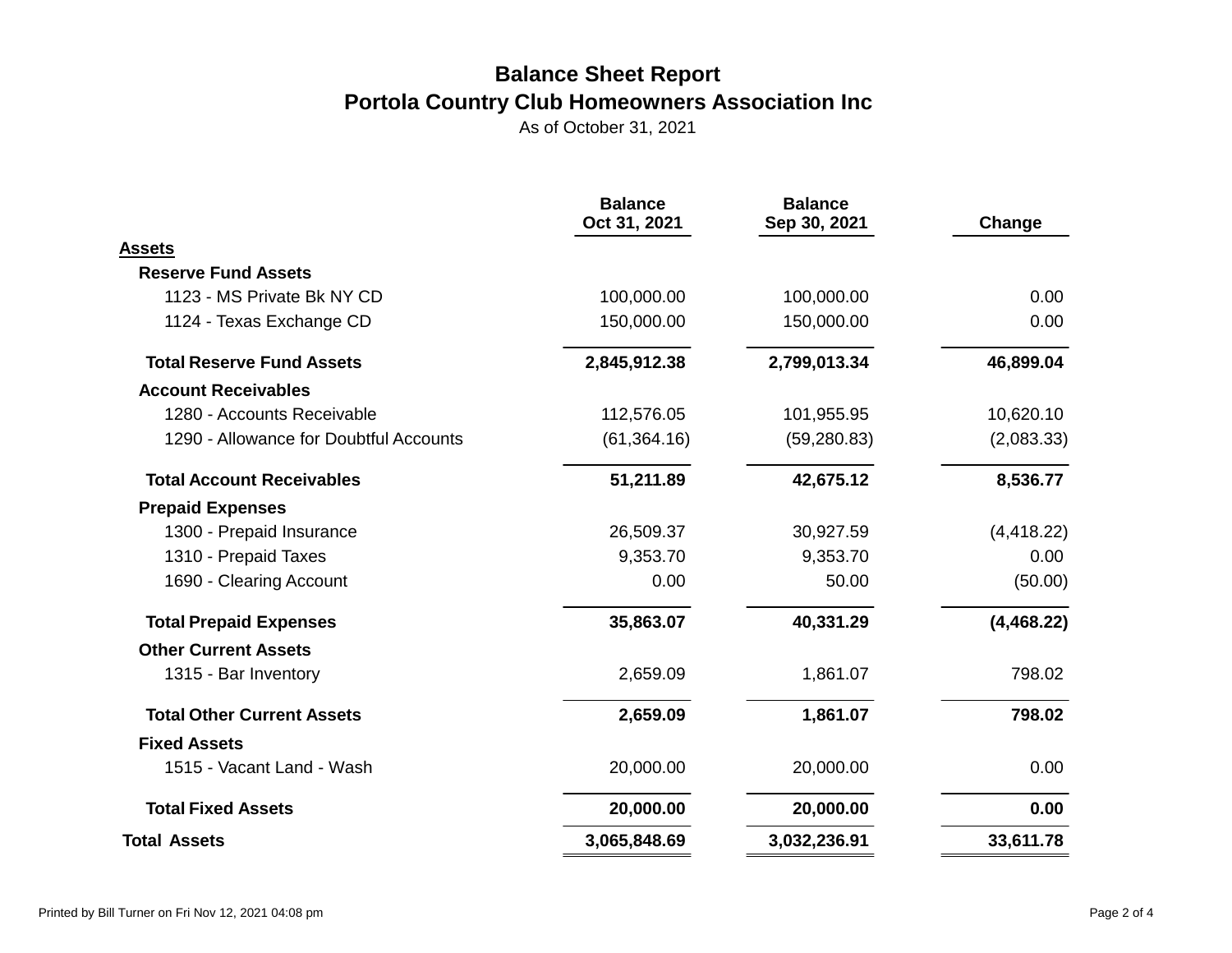|                                  | <b>Balance</b><br>Oct 31, 2021 | <b>Balance</b><br>Sep 30, 2021 | Change       |
|----------------------------------|--------------------------------|--------------------------------|--------------|
| <b>Liabilities</b>               |                                |                                |              |
| <b>Other Liabilities</b>         |                                |                                |              |
| 2001 - Prepaid Assesments        | 49,329.99                      | 51,422.37                      | (2,092.38)   |
| 2025 - Clubhouse Rental Deposits | 964.04                         | 964.04                         | 0.00         |
| 2030 - Bar Tips                  | 7,281.07                       | 6,908.82                       | 372.25       |
| 2035 - Accrued Sales Tax         | 609.07                         | 438.91                         | 170.16       |
| 2110 - Homeowner Refund Payable  | 0.00                           | 358.00                         | (358.00)     |
| 2796 - WRCA                      | 1,467.09                       | 1,467.09                       | 0.00         |
| 2798 - Accrued Expenses          | 35,847.50                      | 45,855.35                      | (10,007.85)  |
| <b>Total Other Liabilities</b>   | 95,498.76                      | 107,414.58                     | (11, 915.82) |
| <b>Total Liabilities</b>         | 95,498.76                      | 107,414.58                     | (11, 915.82) |
| <b>Owners' Equity</b>            |                                |                                |              |
| <b>Reserve Fund Liabilities</b>  |                                |                                |              |
| 4000 - Access System/Entry       | 11,938.69                      | 11,757.16                      | 181.53       |
| 4012 - Irrigation Controllers    | 213,165.38                     | 209,924.16                     | 3,241.22     |
| 4016 - Fences/Walls/Gates        | 635,068.77                     | 625,385.82                     | 9,682.95     |
| 4020 - Paint/Stucco              | 10,480.63                      | 10,321.27                      | 159.36       |
| 4025 - Electrical/Lighting       | 7,459.96                       | 7,346.53                       | 113.43       |
| 4026 - Golf Course               | 578,685.38                     | 572,112.12                     | 6,573.26     |
| 4035 - Golf Course Equipment     | 9,479.60                       | 7,109.70                       | 2,369.90     |
| 4040 - Golf Maintenance Yard     | 40,283.62                      | 39,671.10                      | 612.52       |
| 4055 - Landscape Replacement     | 13,609.16                      | 13,402.23                      | 206.93       |
| 4067 - Clubhouse                 | 210,542.66                     | 208,882.66                     | 1,660.00     |
| 4068 - HOA Office                | 22,063.75                      | 21,715.19                      | 348.56       |
| 4070 - Site Amenities            | 6,021.63                       | 5,930.07                       | 91.56        |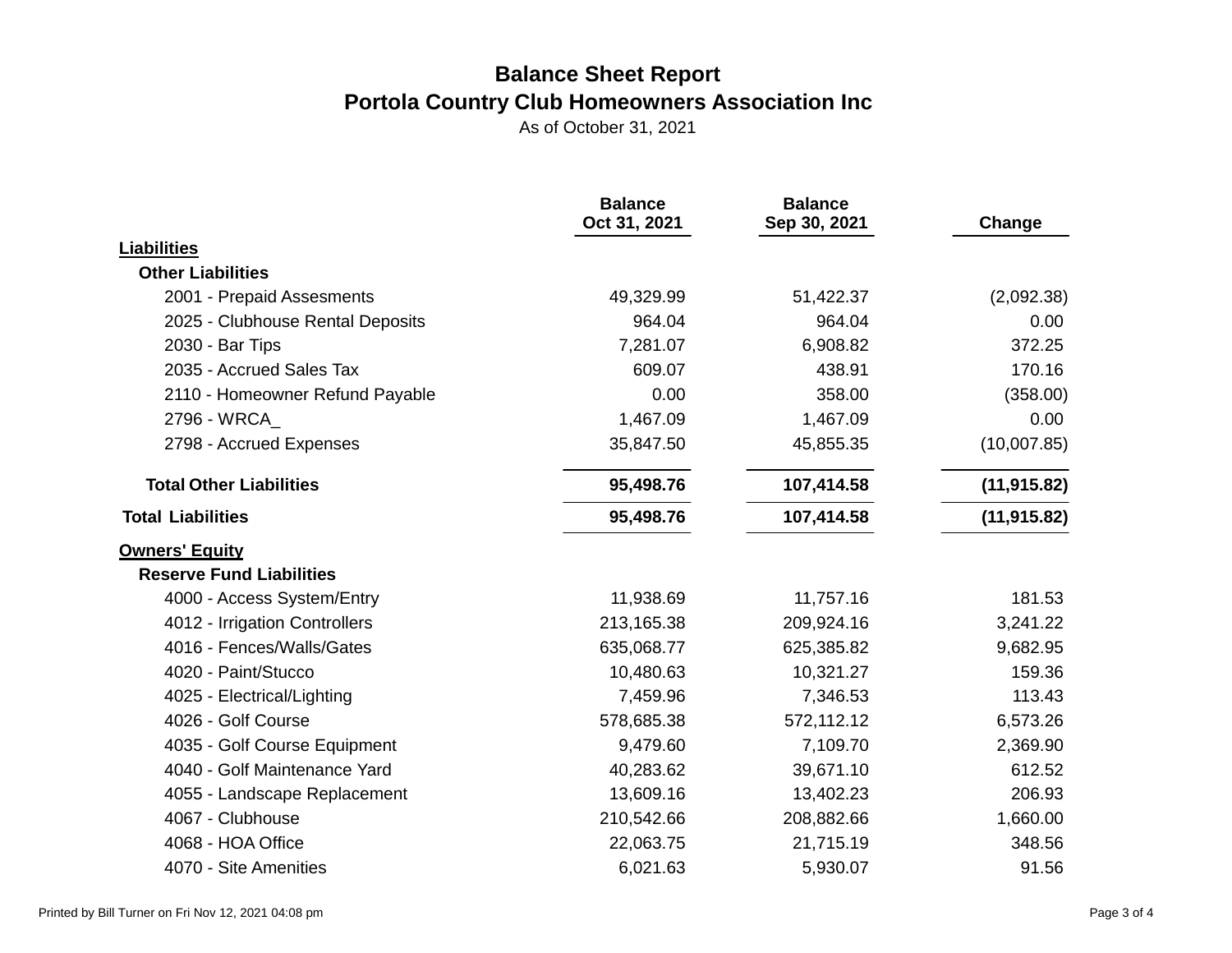|                                           | <b>Balance</b><br>Oct 31, 2021 | <b>Balance</b><br>Sep 30, 2021 | Change     |
|-------------------------------------------|--------------------------------|--------------------------------|------------|
| <b>Owners' Equity</b>                     |                                |                                |            |
| <b>Reserve Fund Liabilities</b>           |                                |                                |            |
| 4075 - Asphalt/Concrete                   | 987,728.59                     | 969,761.08                     | 17,967.51  |
| 4080 - Pool/Spa                           | 9,358.64                       | 9,216.34                       | 142.30     |
| 4095 - Azurite Pool                       | 30,992.05                      | 30,520.81                      | 471.24     |
| 4096 - Bodie Pool                         | 20,267.12                      | 19,931.83                      | 335.29     |
| 4097 - Clubhouse Pool                     | 24,698.14                      | 24,322.60                      | 375.54     |
| 4142 - Signs                              | 8,378.72                       | 8,251.32                       | 127.40     |
| 4495 - Interest                           | 5,689.89                       | 3,451.35                       | 2,238.54   |
| <b>Total Reserve Fund Liabilities</b>     | 2,845,912.38                   | 2,799,013.34                   | 46,899.04  |
| <b>Capital Funds</b>                      |                                |                                |            |
| 4997 - Capital Funds Transfers            | 38,094.82                      | 36,594.15                      | 1,500.67   |
| <b>Total Capital Funds</b>                | 38,094.82                      | 36,594.15                      | 1,500.67   |
| <b>Equity</b>                             |                                |                                |            |
| 4998 - Prior Year Equity                  | 135,954.81                     | 135,954.81                     | 0.00       |
| <b>Total Equity</b>                       | 135,954.81                     | 135,954.81                     | 0.00       |
| <b>Total Owners' Equity</b>               | 3,019,962.01                   | 2,971,562.30                   | 48,399.71  |
| Income / (Loss)                           | (49, 612.08)                   | (46, 739.97)                   | (2,872.11) |
| <b>Total Liabilities and Owner Equity</b> | 3,065,848.69                   | 3,032,236.91                   | 33,611.78  |
|                                           |                                |                                |            |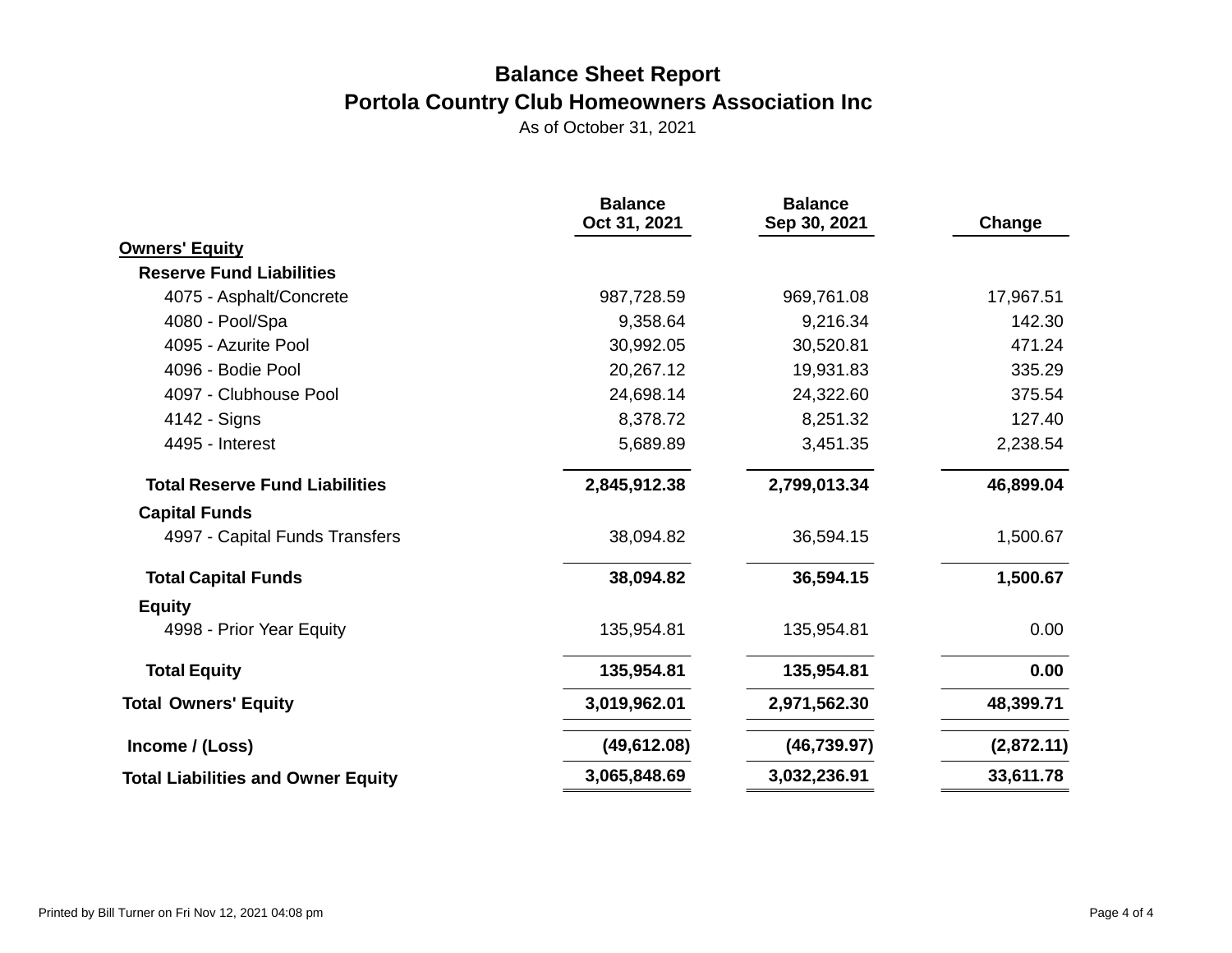October 01, 2021 thru October 31, 2021

|                                  | <b>Current Period -</b> |               |            | Year to Date (4 months) | Annual        | <b>Budget</b> |               |              |
|----------------------------------|-------------------------|---------------|------------|-------------------------|---------------|---------------|---------------|--------------|
|                                  | <b>Actual</b>           | <b>Budget</b> | Variance   | <b>Actual</b>           | <b>Budget</b> | Variance      | <b>Budget</b> | Remaining    |
| <b>Income</b>                    |                         |               |            |                         |               |               |               |              |
| <b>Income</b>                    |                         |               |            |                         |               |               |               |              |
| 5010 - Regular Assessments       | 150,203.00              | 150,203.00    | 0.00       | 600,812.00              | 600,812.00    | 0.00          | 1,802,436.00  | 1,201,624.00 |
| 5016 - Cable Fee Income          | 23,465.33               | 23,465.33     | 0.00       | 93,861.33               | 93,861.33     | 0.00          | 281,584.00    | 187,722.67   |
| 5017 - Trash Fee Income          | 4,914.17                | 4,916.67      | (2.50)     | 19,656.07               | 19,666.67     | (10.60)       | 59,000.00     | 39,343.93    |
| 5030 - Interest Income-Operating | 3.67                    | 0.00          | 3.67       | 14.56                   | 0.00          | 14.56         | 0.00          | (14.56)      |
| 5031 - Interest Income-Reserve   | 2,238.54                | 0.00          | 2,238.54   | 5,689.89                | 0.00          | 5,689.89      | 0.00          | (5,689.89)   |
| 5040 - Late Fees                 | 1,495.72                | 416.67        | 1,079.05   | 3,897.72                | 1,666.67      | 2,231.05      | 5,000.00      | 1,102.28     |
| 5045 - Rental Processing Fees    | 0.00                    | 125.00        | (125.00)   | 0.00                    | 500.00        | (500.00)      | 1,500.00      | 1,500.00     |
| 5050 - Tree Trimming Owners      | 0.00                    | 0.00          | 0.00       | 8,294.33                | 0.00          | 8,294.33      | 0.00          | (8, 294.33)  |
| 5052 - Admin/Collection Fees     | 100.00                  | 0.00          | 100.00     | 52.00                   | 0.00          | 52.00         | 0.00          | (52.00)      |
| 5053 - Delinquent Letter Fees    | (110.00)                | 0.00          | (110.00)   | 190.00                  | 0.00          | 190.00        | 0.00          | (190.00)     |
| 5105 - Attorney/Collection Fees  | 348.00                  | 0.00          | 348.00     | 348.00                  | 0.00          | 348.00        | 0.00          | (348.00)     |
| 5160 - Bar Income                | 2,195.58                | 1,416.67      | 778.91     | 7,858.94                | 5,666.67      | 2,192.27      | 17,000.00     | 9,141.06     |
| 5161 - Cafe Income               | 442.00                  | 0.00          | 442.00     | 442.00                  | 0.00          | 442.00        | 0.00          | (442.00)     |
| 5162 - Gate Cards/Copies         | 0.00                    | 416.67        | (416.67)   | 850.00                  | 1,666.67      | (816.67)      | 5,000.00      | 4,150.00     |
| 5163 - Sentinel/Directory        | 0.00                    | 1,000.00      | (1,000.00) | 0.00                    | 4,000.00      | (4,000.00)    | 12,000.00     | 12,000.00    |
| 5164 - Golf Fee Income           | 0.00                    | 1,666.67      | (1,666.67) | 225.00                  | 6,666.67      | (6,441.67)    | 20,000.00     | 19,775.00    |
| 5165 - Golf Balls/Tees Income    | 0.00                    | 83.33         | (83.33)    | 45.00                   | 333.33        | (288.33)      | 1,000.00      | 955.00       |
| 5166 - Parking - RV              | 0.00                    | 1,666.67      | (1,666.67) | 8,130.00                | 6,666.67      | 1,463.33      | 20,000.00     | 11,870.00    |
| <b>Total Income</b>              | 185,296.01              | 185,376.68    | (80.67)    | 750,366.84              | 741,506.68    | 8,860.16      | 2,224,520.00  | 1,474,153.16 |
| <b>Total Income</b>              | 185,296.01              | 185,376.68    | (80.67)    | 750,366.84              | 741,506.68    | 8,860.16      | 2,224,520.00  | 1,474,153.16 |
| <b>Expense</b>                   |                         |               |            |                         |               |               |               |              |
| <b>Administration Expenses</b>   |                         |               |            |                         |               |               |               |              |
| 6020 - Bank Charges-Operating    | 0.00                    | 25.00         | (25.00)    | 0.00                    | 100.00        | (100.00)      | 300.00        | 300.00       |
| 6035 - Office Supplies           | 889.86                  | 416.67        | 473.19     | 3,138.05                | 1,666.67      | 1,471.38      | 5,000.00      | 1,861.95     |
| 6035-1 - Postage                 | 37.19                   | 416.67        | (379.48)   | 504.90                  | 1,666.67      | (1, 161.77)   | 5,000.00      | 4,495.10     |
| 6035-2 - Photocopy Costs         | 293.18                  | 535.00        | (241.82)   | 765.60                  | 2,140.00      | (1,374.40)    | 6,420.00      | 5,654.40     |
| 6035-3 - Printing                | 499.15                  | 385.83        | 113.32     | 1,766.11                | 1,543.33      | 222.78        | 4,630.00      | 2,863.89     |
| 6036 - Computer Service          | 0.00                    | 0.00          | 0.00       | 262.50                  | 0.00          | 262.50        | 0.00          | (262.50)     |

Printed by Bill Turner on Fri Nov 12, 2021 04:08 pm Page 1 of 5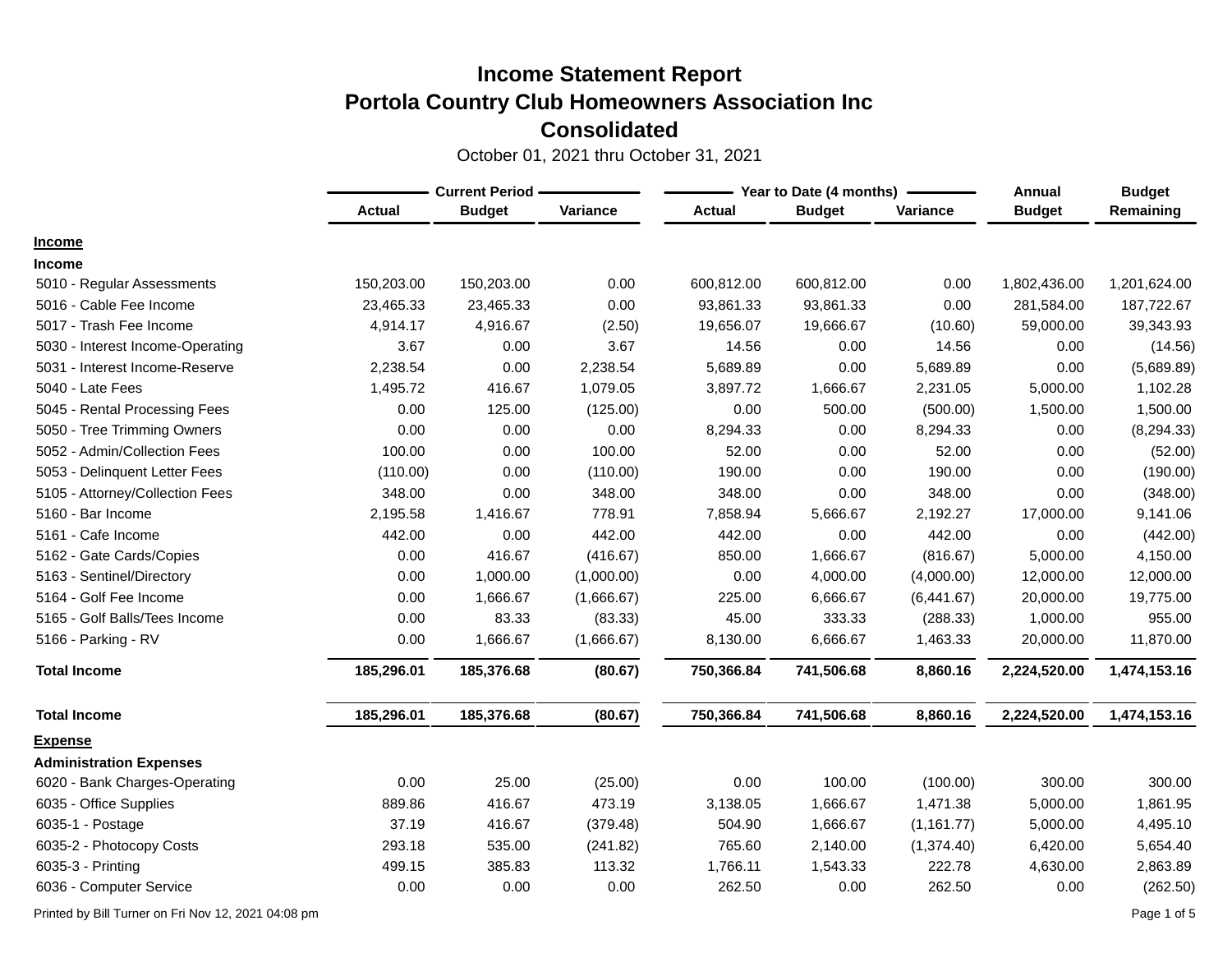|                                                | <b>Current Period -</b> |               |            |               | Year to Date (4 months) | Annual     | <b>Budget</b> |            |
|------------------------------------------------|-------------------------|---------------|------------|---------------|-------------------------|------------|---------------|------------|
|                                                | <b>Actual</b>           | <b>Budget</b> | Variance   | <b>Actual</b> | <b>Budget</b>           | Variance   | <b>Budget</b> | Remaining  |
| <b>Expense</b>                                 |                         |               |            |               |                         |            |               |            |
| <b>Administration Expenses</b>                 |                         |               |            |               |                         |            |               |            |
| 6038 - Office Repairs & Maintenance            | 0.00                    | 83.33         | (83.33)    | 12.45         | 333.33                  | (320.88)   | 1,000.00      | 987.55     |
| 6040 - Management Services                     | 3,250.00                | 3,250.00      | 0.00       | 13,000.00     | 13,000.00               | 0.00       | 39,000.00     | 26,000.00  |
| 6041 - Management-Additional                   | 0.00                    | 250.00        | (250.00)   | 0.00          | 1,000.00                | (1,000.00) | 3,000.00      | 3,000.00   |
| 6043 - On-Site Staff/Payroll                   | 16,943.83               | 19,791.67     | (2,847.84) | 85,248.59     | 79,166.67               | 6,081.92   | 237,500.00    | 152,251.41 |
| 6050 - Fees & Licenses                         | 0.00                    | 462.50        | (462.50)   | 2,436.00      | 1,850.00                | 586.00     | 5,550.00      | 3,114.00   |
| 6053 - Delinquent Letter Charges               | 0.00                    | 366.67        | (366.67)   | 930.00        | 1,466.67                | (536.67)   | 4,400.00      | 3,470.00   |
| 6055 - Attorney Fees                           | 0.00                    | 1,250.00      | (1,250.00) | 19,235.50     | 5,000.00                | 14,235.50  | 15,000.00     | (4,235.50) |
| 6055-1 - Attorney Fees - Wash                  | 0.00                    | 833.33        | (833.33)   | 14,930.90     | 3,333.33                | 11,597.57  | 10,000.00     | (4,930.90) |
| 6061 - Board Meeting Expenses                  | 0.00                    | 208.33        | (208.33)   | 25.77         | 833.33                  | (807.56)   | 2,500.00      | 2,474.23   |
| 6071 - Office IT Expenses                      | 237.00                  | 208.33        | 28.67      | 3,071.09      | 833.33                  | 2,237.76   | 2,500.00      | (571.09)   |
| 6072-1 - Annual Directory                      | 0.00                    | 166.67        | (166.67)   | 0.00          | 666.67                  | (666.67)   | 2,000.00      | 2,000.00   |
| 6077 - Bad Debt/Write Off                      | 2,083.33                | 2,083.33      | 0.00       | 1,435.63      | 8,333.33                | (6,897.70) | 25,000.00     | 23,564.37  |
| 6078 - Professional Services                   | 49.00                   | 0.00          | 49.00      | 2,020.50      | 0.00                    | 2,020.50   | 0.00          | (2,020.50) |
| 6085 - Miscellaneous Administration            | 0.00                    | 0.00          | 0.00       | (292.80)      | 0.00                    | (292.80)   | 0.00          | 292.80     |
| <b>Total Administration Expenses</b>           | 24,282.54               | 30,733.33     | (6,450.79) | 148,490.79    | 122,933.33              | 25,557.46  | 368,800.00    | 220,309.21 |
| Landscape                                      |                         |               |            |               |                         |            |               |            |
| 6405 - Common Area Landscape Maint.            | 2,555.00                | 2,600.00      | (45.00)    | 9,755.00      | 10,400.00               | (645.00)   | 31,200.00     | 21,445.00  |
| 6410 - Materials, Seed, Fertilizer & Chemicals | 4,707.50                | 291.67        | 4,415.83   | 10,207.50     | 1,166.67                | 9,040.83   | 3,500.00      | (6,707.50) |
| 6420 - Irrigation Repairs                      | 0.00                    | 0.00          | 0.00       | 183.53        | 0.00                    | 183.53     | 0.00          | (183.53)   |
| 6425 - Tree Maintenance                        | 0.00                    | 333.33        | (333.33)   | 2,292.50      | 1,333.33                | 959.17     | 4,000.00      | 1,707.50   |
| 6427 - Tree Maintenance Owners                 | 0.00                    | 0.00          | 0.00       | 8,855.00      | 0.00                    | 8,855.00   | 0.00          | (8,855.00) |
| <b>Total Landscape</b>                         | 7,262.50                | 3,225.00      | 4,037.50   | 31,293.53     | 12,900.00               | 18,393.53  | 38,700.00     | 7,406.47   |
| <b>Maintenance</b>                             |                         |               |            |               |                         |            |               |            |
| 6510 - Electrical Repair & Maint.              | 950.00                  | 375.00        | 575.00     | 1,547.00      | 1,500.00                | 47.00      | 4,500.00      | 2,953.00   |
| 6515 - Gates/Fences                            | 416.28                  | 666.67        | (250.39)   | 416.28        | 2,666.67                | (2,250.39) | 8,000.00      | 7,583.72   |
| 6530 - Disaster Supplies                       | 0.00                    | 8.33          | (8.33)     | 0.00          | 33.33                   | (33.33)    | 100.00        | 100.00     |
| 6531 - Homeowner Dumpster                      | 1,488.84                | 375.00        | 1,113.84   | 2,432.15      | 1,500.00                | 932.15     | 4,500.00      | 2,067.85   |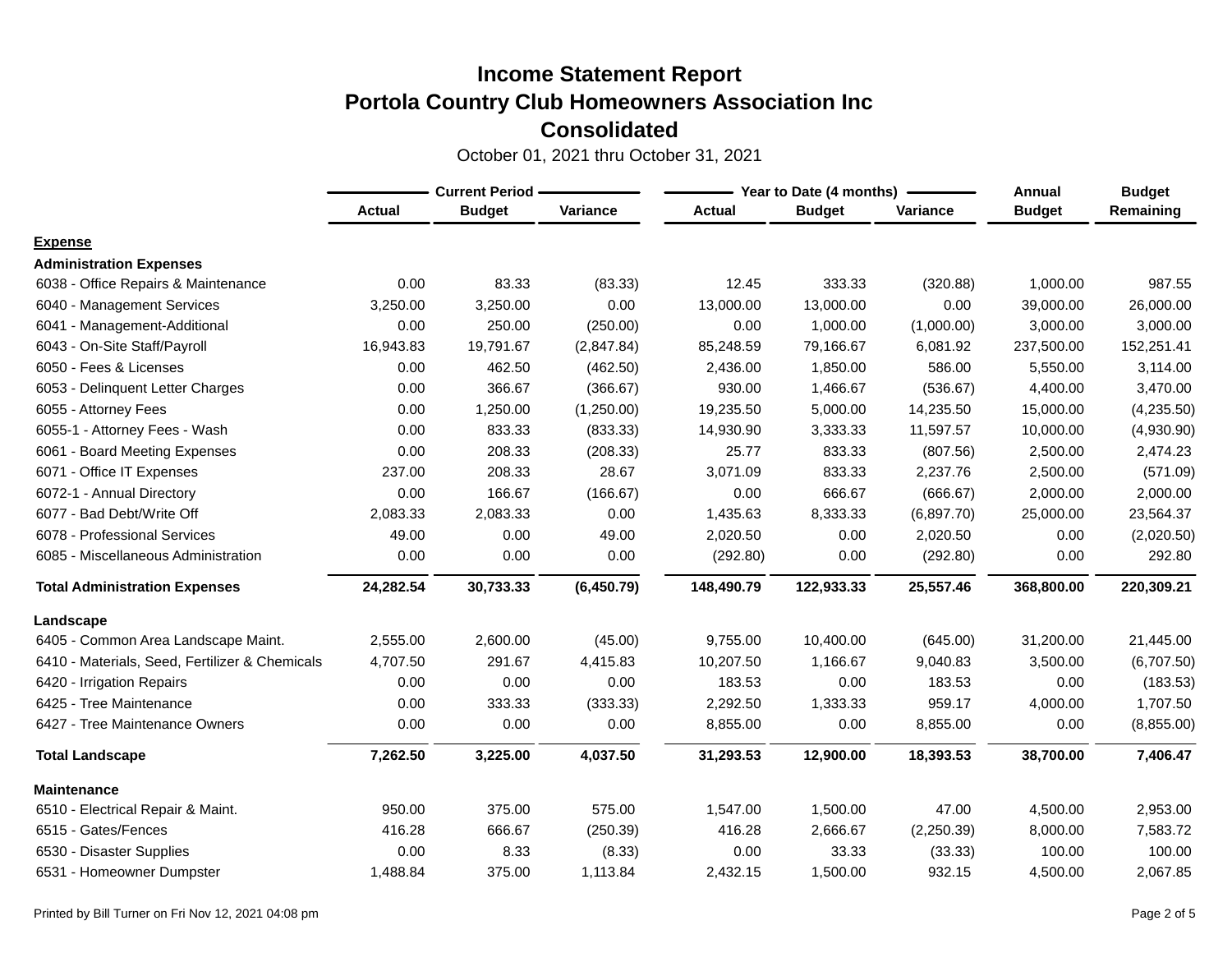|                                   | <b>Current Period -</b> |               |            | Year to Date (4 months) | <b>Annual</b> | <b>Budget</b> |               |            |
|-----------------------------------|-------------------------|---------------|------------|-------------------------|---------------|---------------|---------------|------------|
|                                   | <b>Actual</b>           | <b>Budget</b> | Variance   | <b>Actual</b>           | <b>Budget</b> | Variance      | <b>Budget</b> | Remaining  |
| <b>Expense</b>                    |                         |               |            |                         |               |               |               |            |
| <b>Maintenance</b>                |                         |               |            |                         |               |               |               |            |
| 6550 - Janitorial Service         | 1,350.00                | 1,833.33      | (483.33)   | 6,750.00                | 7,333.33      | (583.33)      | 22,000.00     | 15,250.00  |
| 6551 - Janitorial Supplies        | 332.47                  | 250.00        | 82.47      | 673.01                  | 1,000.00      | (326.99)      | 3,000.00      | 2,326.99   |
| 6555 - Pest Control               | 190.00                  | 208.33        | (18.33)    | 570.00                  | 833.33        | (263.33)      | 2,500.00      | 1,930.00   |
| 6570 - Pool/Spa Service           | 4,477.97                | 1,425.00      | 3,052.97   | 8,527.97                | 5,700.00      | 2,827.97      | 17,100.00     | 8,572.03   |
| 6575 - Pool/Spa Repairs           | 2,965.54                | 583.33        | 2,382.21   | 3,687.44                | 2,333.33      | 1,354.11      | 7,000.00      | 3,312.56   |
| 6580 - Pool/Spa Extras            | 318.57                  | 0.00          | 318.57     | 388.60                  | 0.00          | 388.60        | 0.00          | (388.60)   |
| 6585 - Wash Maintenance           | 0.00                    | 666.67        | (666.67)   | 0.00                    | 2,666.67      | (2,666.67)    | 8,000.00      | 8,000.00   |
| 6586 - Wash Professional          | 1,200.00                | 208.33        | 991.67     | 2,980.00                | 833.33        | 2,146.67      | 2,500.00      | (480.00)   |
| 6590 - Streets & Park Maintenance | 1,995.00                | 666.67        | 1,328.33   | 2,505.00                | 2,666.67      | (161.67)      | 8,000.00      | 5,495.00   |
| 6595 - Building Repair & Maint.   | 456.23                  | 1,166.67      | (710.44)   | 5,900.73                | 4,666.67      | 1,234.06      | 14,000.00     | 8,099.27   |
| 6596 - RV Lot Repair & Maint.     | 0.00                    | 250.00        | (250.00)   | 0.00                    | 1,000.00      | (1,000.00)    | 3,000.00      | 3,000.00   |
| <b>Total Maintenance</b>          | 16,140.90               | 8,683.33      | 7,457.57   | 36,378.18               | 34,733.33     | 1,644.85      | 104,200.00    | 67,821.82  |
| <b>Property Protection</b>        |                         |               |            |                         |               |               |               |            |
| 6605 - Entry Gate Maintenance     | 63.84                   | 0.00          | 63.84      | 596.14                  | 0.00          | 596.14        | 0.00          | (596.14)   |
| 6610 - Entry Gate Extras          | 0.00                    | 0.00          | 0.00       | 3,663.50                | 0.00          | 3,663.50      | 0.00          | (3,663.50) |
| 6620 - Property Protection        | 3,136.00                | 1,129.67      | 2,006.33   | 7,240.00                | 4,518.67      | 2,721.33      | 13,556.00     | 6,316.00   |
| <b>Total Property Protection</b>  | 3,199.84                | 1,129.67      | 2,070.17   | 11,499.64               | 4,518.67      | 6,980.97      | 13,556.00     | 2,056.36   |
| <b>Utilities Expenses</b>         |                         |               |            |                         |               |               |               |            |
| 6700 - Water-Common Area          | 1,338.60                | 858.33        | 480.27     | 6,949.74                | 3,433.33      | 3,516.41      | 10,300.00     | 3,350.26   |
| 6705 - Electric-Common Area       | 5,008.67                | 3,750.00      | 1,258.67   | 36,622.83               | 15,000.00     | 21,622.83     | 45,000.00     | 8,377.17   |
| 6710 - Gas                        | 699.30                  | 2,500.00      | (1,800.70) | 2,680.18                | 10,000.00     | (7,319.82)    | 30,000.00     | 27,319.82  |
| 6715 - Bulk Cable Services        | 23,036.81               | 23,465.33     | (428.52)   | 92,147.04               | 93,861.33     | (1,714.29)    | 281,584.00    | 189,436.96 |
| 6720 - Telephone                  | 0.00                    | 350.00        | (350.00)   | 0.00                    | 1,400.00      | (1,400.00)    | 4,200.00      | 4,200.00   |
| 6725 - Refuse                     | 3,716.65                | 4,916.67      | (1,200.02) | 18,902.12               | 19,666.67     | (764.55)      | 59,000.00     | 40,097.88  |
| 6735 - Internet                   | 114.98                  | 441.67        | (326.69)   | 2,353.57                | 1,766.67      | 586.90        | 5,300.00      | 2,946.43   |
| <b>Total Utilities Expenses</b>   | 33,915.01               | 36,282.00     | (2,366.99) | 159,655.48              | 145,128.00    | 14,527.48     | 435,384.00    | 275,728.52 |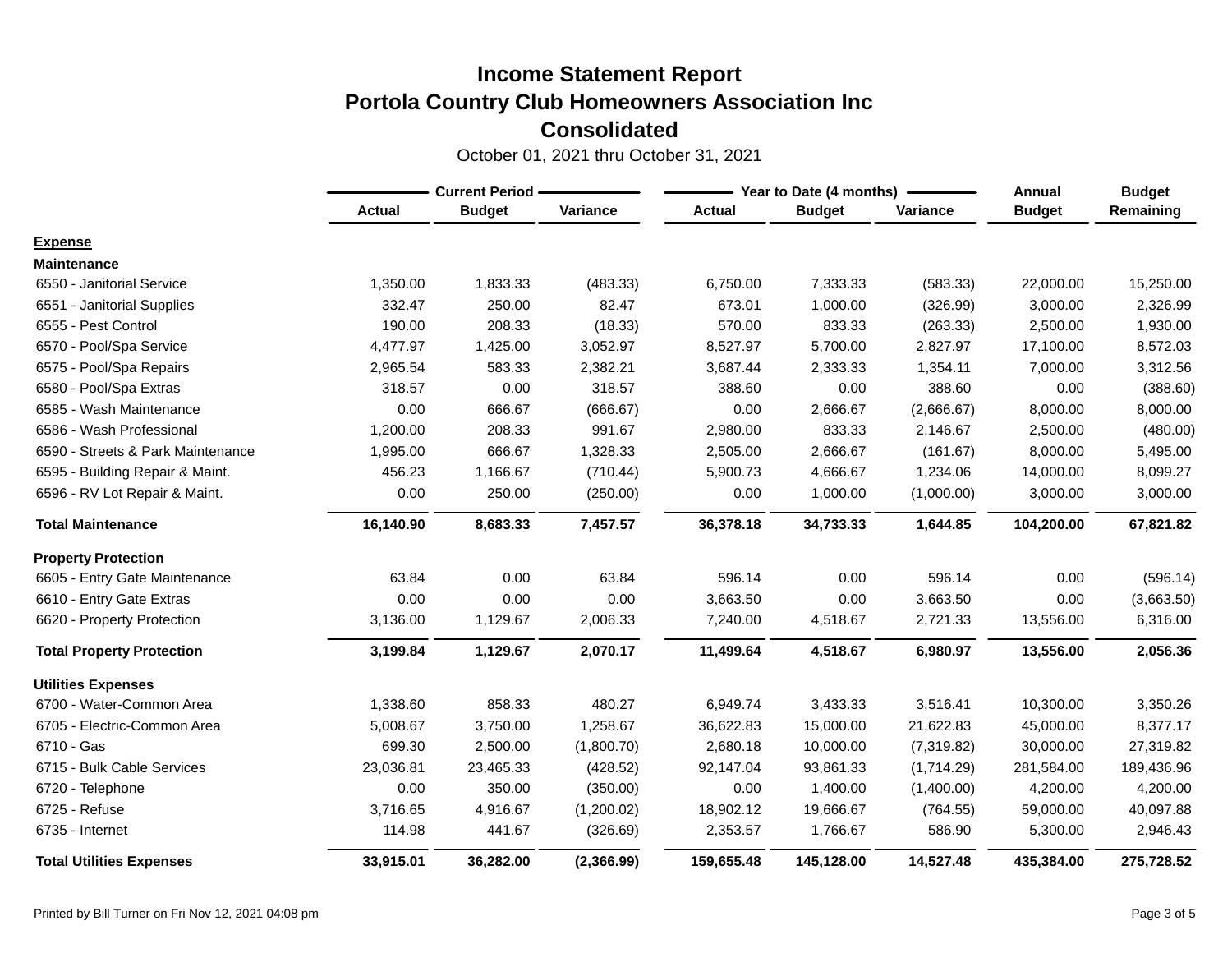|                                               | <b>Current Period</b> |               |             | Year to Date (4 months) | <b>Annual</b> | <b>Budget</b> |               |            |
|-----------------------------------------------|-----------------------|---------------|-------------|-------------------------|---------------|---------------|---------------|------------|
|                                               | <b>Actual</b>         | <b>Budget</b> | Variance    | <b>Actual</b>           | <b>Budget</b> | Variance      | <b>Budget</b> | Remaining  |
| <b>Expense</b>                                |                       |               |             |                         |               |               |               |            |
| <b>Insurance Expenses</b>                     |                       |               |             |                         |               |               |               |            |
| 6800 - Insurance Master Policy                | 4,418.22              | 3,916.67      | 501.55      | 17,672.88               | 15,666.67     | 2,006.21      | 47,000.00     | 29,327.12  |
| 6830 - Health Insurance                       | (81.84)               | 0.00          | (81.84)     | (81.84)                 | 0.00          | (81.84)       | 0.00          | 81.84      |
| <b>Total Insurance Expenses</b>               | 4,336.38              | 3,916.67      | 419.71      | 17,591.04               | 15,666.67     | 1,924.37      | 47,000.00     | 29,408.96  |
| <b>Taxes Expenses</b>                         |                       |               |             |                         |               |               |               |            |
| 6850 - Federal Taxes                          | 0.00                  | 333.33        | (333.33)    | 0.00                    | 1,333.33      | (1, 333.33)   | 4,000.00      | 4,000.00   |
| 6860 - State Income Tax                       | 0.00                  | 166.67        | (166.67)    | 0.00                    | 666.67        | (666.67)      | 2,000.00      | 2,000.00   |
| 6880 - Property Tax                           | 0.00                  | 62.50         | (62.50)     | 85.77                   | 250.00        | (164.23)      | 750.00        | 664.23     |
| <b>Total Taxes Expenses</b>                   | 0.00                  | 562.50        | (562.50)    | 85.77                   | 2,250.00      | (2, 164.23)   | 6,750.00      | 6,664.23   |
| Bar & Cafe                                    |                       |               |             |                         |               |               |               |            |
| 6905 - Bar License                            | 0.00                  | 56.67         | (56.67)     | 0.00                    | 226.67        | (226.67)      | 680.00        | 680.00     |
| 6910 - Bar Sales Tax                          | 170.16                | 100.00        | 70.16       | 609.07                  | 400.00        | 209.07        | 1,200.00      | 590.93     |
| 6915 - Bar Supplies                           | 0.00                  | 166.67        | (166.67)    | 0.00                    | 666.67        | (666.67)      | 2,000.00      | 2,000.00   |
| 6920 - Beverage Supplies                      | 410.83                | 416.67        | (5.84)      | 1,778.87                | 1,666.67      | 112.20        | 5,000.00      | 3,221.13   |
| 6925 - Repairs & Maintenance                  | 0.00                  | 83.33         | (83.33)     | 0.00                    | 333.33        | (333.33)      | 1,000.00      | 1,000.00   |
| <b>Total Bar &amp; Cafe</b>                   | 580.99                | 823.34        | (242.35)    | 2,387.94                | 3,293.34      | (905.40)      | 9,880.00      | 7,492.06   |
| <b>Golf Course</b>                            |                       |               |             |                         |               |               |               |            |
| 7005 - Starters                               | 0.00                  | 1,666.67      | (1,666.67)  | 0.00                    | 6,666.67      | (6,666.67)    | 20,000.00     | 20,000.00  |
| 7010 - Golf Course Maintenance                | 32,138.00             | 30,650.00     | 1,488.00    | 123,788.00              | 122,600.00    | 1,188.00      | 367,800.00    | 244,012.00 |
| 7030 - Lakes/Pumps                            | 1,460.00              | 1,666.67      | (206.67)    | 5,840.00                | 6,666.67      | (826.67)      | 20,000.00     | 14,160.00  |
| 7035 - GC materials/seed/fertilizer/chemicals | 7,522.50              | 5,880.00      | 1,642.50    | 25,162.50               | 23,520.00     | 1,642.50      | 70,560.00     | 45,397.50  |
| 7045 - Dumpster                               | 892.05                | 1,166.67      | (274.62)    | 892.05                  | 4,666.67      | (3,774.62)    | 14,000.00     | 13,107.95  |
| 7050 - Tree Trimming - Golf Course            | 0.00                  | 2,166.67      | (2, 166.67) | 5,187.50                | 8,666.67      | (3,479.17)    | 26,000.00     | 20,812.50  |
| 7060 - Irrigation Repair & Maintenance        | 1,474.24              | 1,000.00      | 474.24      | 5,081.02                | 4,000.00      | 1,081.02      | 12,000.00     | 6,918.98   |
| 7080 - Water-Golf Course                      | 2,413.06              | 3,500.00      | (1,086.94)  | 19,365.93               | 14,000.00     | 5,365.93      | 42,000.00     | 22,634.07  |
| 7085 - Electric-Golf Course                   | 3,137.38              | 4,333.33      | (1, 195.95) | 12,207.13               | 17,333.33     | (5, 126.20)   | 52,000.00     | 39,792.87  |
| 7090 - Permits & Licenses                     | 0.00                  | 583.33        | (583.33)    | 0.00                    | 2,333.33      | (2, 333.33)   | 7,000.00      | 7,000.00   |